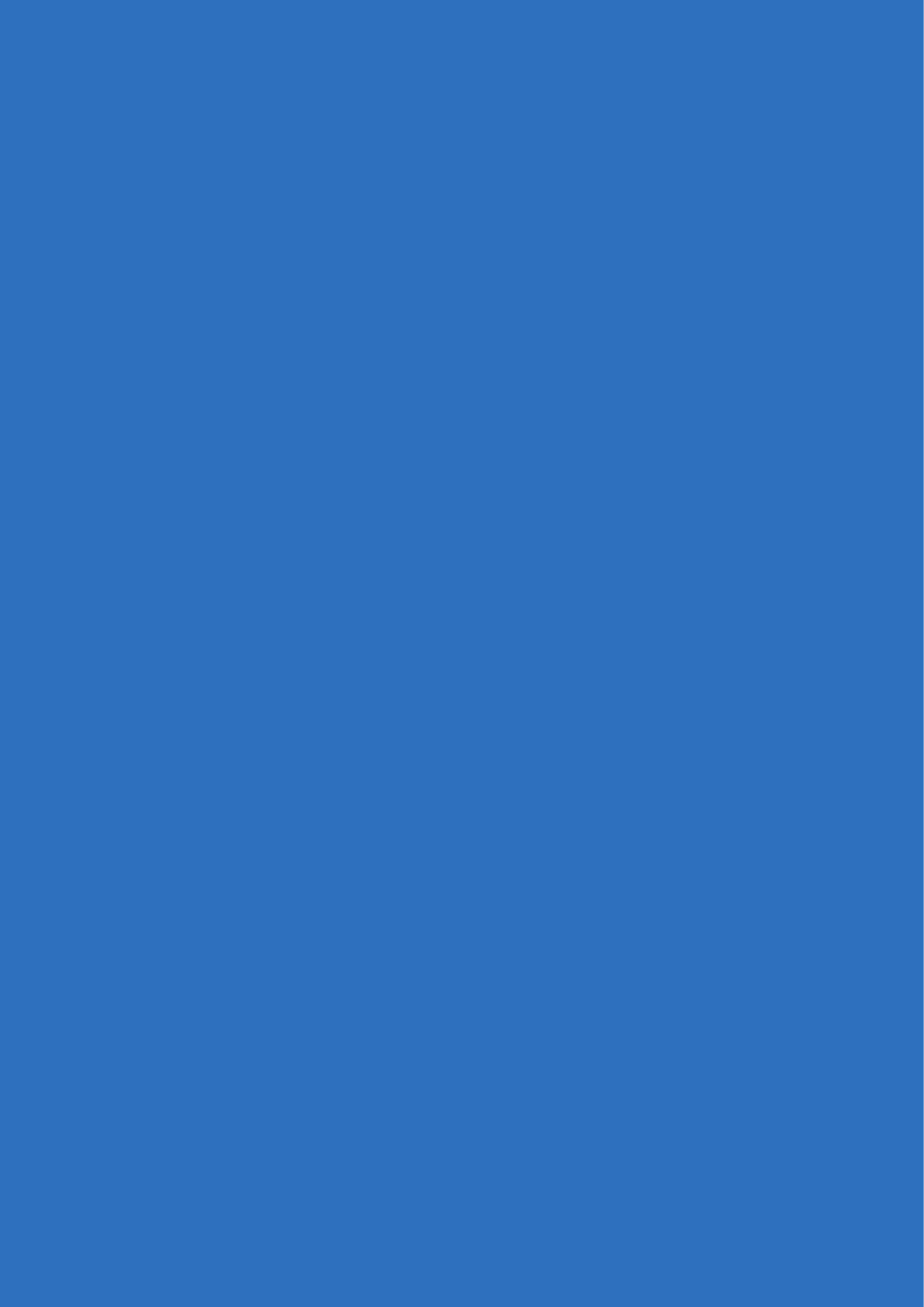# **THE INTERNATIONAL NARCOTICS CONTROL BOARD: Watchdog or Guardian of the UN Drug Control Conventions?**

*Dave Bewley-Taylor and Mike Trace. February 2006*

**The Beckley Foundation Drug Policy Programme (BFDPP) is a new initiative dedicated to providing a rigorous, independent review of the effectiveness of national and international drug policies. The aim of this programme of research and analysis is to assemble and disseminate material that supports the rational consideration of complex drug policy issues, and leads to a more effective management of the widespread use of psychoactive substances in the future.**

## **SUMMARY**

The current global system for the control of illegal drugs such as heroin, cocaine and cannabis is enshrined in three United Nations (UN) Conventions, respectively dated 1961, 1971 and 1988. Established in the 1961 Single Convention on Narcotic Drugs, the International Narcotics Control Board (INCB or Board) is the body charged with monitoring the implementation of the conventions, and of alerting member states and the international community to weaknesses in the system, or its implementation. While the Board's role in overseeing and quantifying the legal market in controlled drugs for medical and scientific uses is widely admired, there is growing discontent with the unbalanced nature of its contribution to the much more complex and sensitive debates surrounding the issue of illegal drug markets and how best to respond to them. Consequently, critics have pointed out that the Board has moved away from its intended mandate as the 'watchdog' of the conventions - describing the global situation, and bringing attention to challenges and dilemmas - to become more of a 'guardian' of the purity of the conventions - challenging any policy or activity that does not correspond with what it perceives as the original vision of the control system. By adopting such an uncompromising stance, the Board undermines its own authority, and runs the risk of being seen as irrelevant to the shifting challenges faced by national governments and municipal authorities in responding to the widespread use of illegal drugs.

# **THE INCB AND ITS PLACE WITHIN THE INTERNATIONAL DRUG CONTROL SYSTEM**

The Vienna based INCB is, according to its own literature, the independent and quasi-judicial monitoring body for the implementation of the prohibition oriented United Nations international drug control Conventions. These are the 1961 Single Convention on Narcotic Drugs (as amended by the 1972 Protocol amending the Single Convention on Narcotic Drugs), the 1971 Convention on Psychotropic Substances, and the 1988 Convention on Illicit Traffic in Narcotic Drugs and Psychotropic Substances. Established in 1968 in accordance with the 1961 Single Convention on Narcotic Drugs,<sup>1</sup> the Board is technically independent of Governments, as well as of the UN.

### *Membership*

Its thirteen members, principally pharmacologists, pharmacists, lawyers, police officers and medical doctors serve in their personal capacities. According to Article nine of the Single Convention, they should be persons "who by their competence, impartiality and disinterestedness, will command general confidence." The members are elected in a secret ballot by the UN's Economic and Social Council (ECOSOC), serve for a period of five years and can be re-elected. When electing members ECOSOC must, with due regard to the "principle of equitable geographic representation," be mindful of including on the Board "persons possessing knowledge of the drug situation in the producing, manufacturing and consuming countries." Additionally, three members of the Board with medical, pharmacological or pharmaceutical experience must be taken from a list of persons nominated by the World Health Organization (WHO). The Board elects for one year terms its own President and other officers it considers necessary<sup>2</sup>, and meets in closed session twice a year; or more if it is considered necessary.

<sup>&</sup>lt;sup>1</sup> While this is the case, the INCB had predecessor bodies dating back to the League of **Nations** 

<sup>2</sup> For example, First Vice-President, Second Vice President, Chairman of the Standing Committee on Estimates and Rapporter.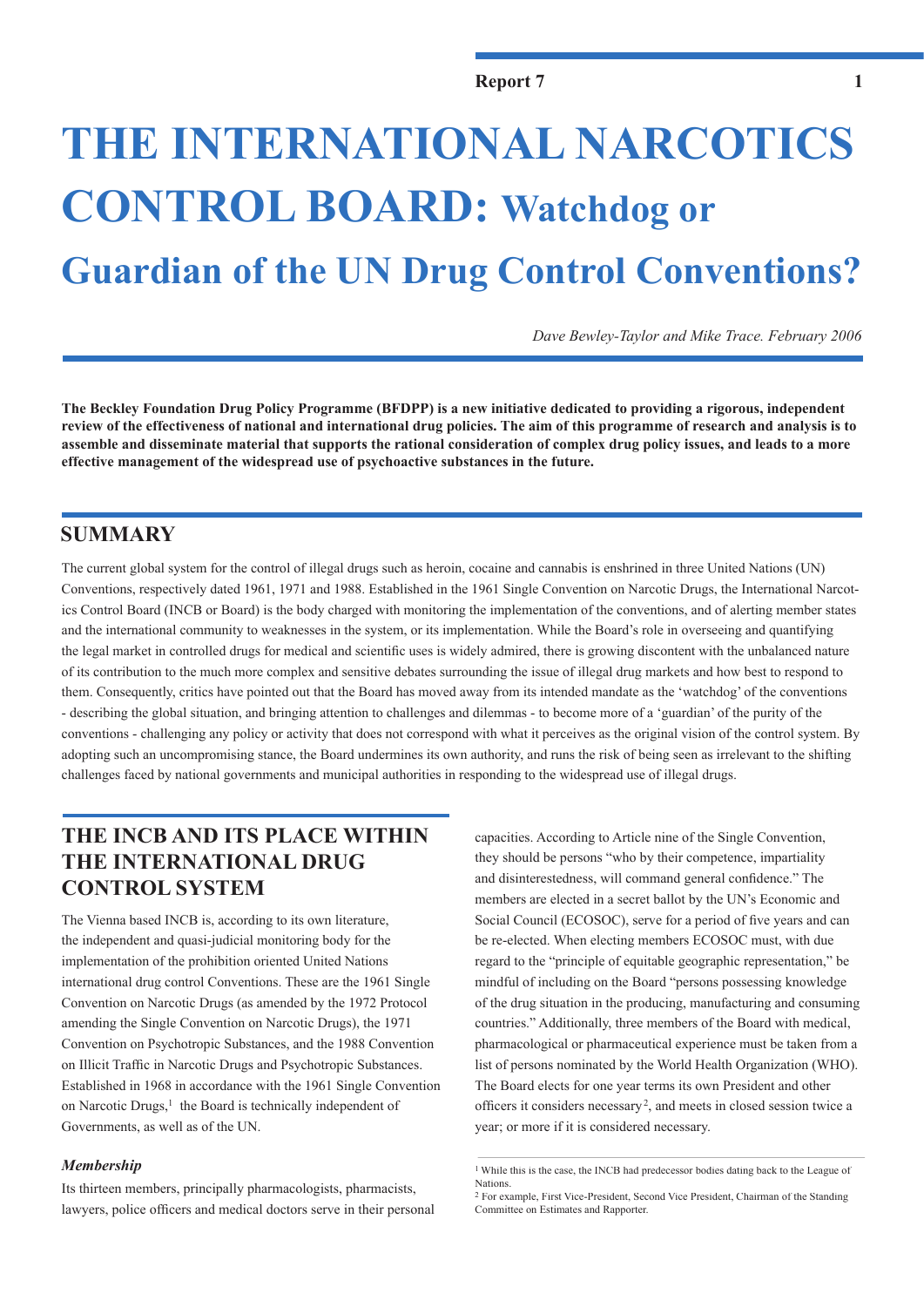# **Current INCB Membership**

| <b>Name</b>                               | <b>Brief Member Biographies</b>                                                                                                                                                                                                                                                                                                                                                                                         | Country                        | Mandate         |
|-------------------------------------------|-------------------------------------------------------------------------------------------------------------------------------------------------------------------------------------------------------------------------------------------------------------------------------------------------------------------------------------------------------------------------------------------------------------------------|--------------------------------|-----------------|
|                                           |                                                                                                                                                                                                                                                                                                                                                                                                                         |                                | expiring        |
| Joseph Bediako ASARE                      | Born in 1942. Private Consultant and Psychiatrist. Medical Academy of<br>Krakow, Poland (1965-1971); postgraduate training at Graylands and<br>Swanbourne Psychiatric Hospitals, Perth, Australia (1976-1977). Has held<br>many senior posts in the UK and Ghana, including Chief Psychiatrist,<br>Ghana Health Service and specialist in charge at Accra Psychiatric<br>Hospital. Member of INCB since 2005.           | Ghana                          | March 1<br>2010 |
| Sevil ATASOY                              | Born in 1949. Director and Professor of Forensic Science, institute<br>of Forensic Science, Istanbul University (since 1988); Professor of<br>Biochemistry, Cerrahpasa School of Medicine, Istanbul University (since<br>1988). Has held many positions and senior posts in Europe and the US<br>and been involved with EU and UN drug control activities. Member of the<br>INCB since 2005.                            | Turkey                         | 2010            |
| Madan Mohan<br><b>BHATNAGAR</b>           | Born in 1934. Bachelor of Law (1956) and Master of Arts in Political<br>Science (1955). Has held various senior positions in narcotics control<br>and administration in the Government of India and international law<br>enforcement and drug control bodies. Member of the INCB since 2002.                                                                                                                            | India                          | 2007            |
| Elisaldo Luiz de ARAÚJO<br><b>CARLINI</b> | Born in 1930. Full Professor of Psychopharmacology, Federal University<br>of São Paolo (since 1978); Director, Brazilian Centre for Information on<br>Psychotropic Drugs (since 1988). Member of INCB since 2002.                                                                                                                                                                                                       | Brazil <sup>*</sup>            | 2007            |
| Tatyana Borisovna<br><b>DMITRIEVA</b>     | Born in 1951. Director, V. P. Serbsky State Research Centre for Social<br>and Forensic Psychiatry (since 1998). Chief Expert Psychiatrist, Ministry<br>of Health and Social Development of the Russian Federation (2005).<br>Professor of Medicine (since 1993). Has held many senior positions<br>within the Russian Federation, including Minister of Health (1996-1998).<br>Member of the INCB since 2005.           | Russian<br>Federation          | 2010            |
| Philip O. EMAFO                           | Born in 1936. Former consultant to the Organization of African Unity,<br>Addis Ababa, lecturer in Biochemistry, lecturer and Senior Lecturer,<br>Pharmaceutical Microbiology and Biochemistry, Chief Pharmacist and<br>Director, Pharmaceutical Services, Federal Ministry of Health of Nigeria,<br>Chairman, Pharmacists Board of Nigeria. Member of the INCB since<br>2000. President of the Board (2002-2003).       | Nigeria*                       | 2010            |
| Gilberto GERRA                            | Born in 1956. Coordinator of the Centre for Studies on Drug Addiction,<br>Drug Addiction Service, Health Department of Parma, Italy. University<br>lecturer (master's degree in neurology) on psychopharmacology,<br>University of Parma. Member of the INCB since 2004.                                                                                                                                                | Italy 2007                     | 2007            |
| Hamid GHODSE                              | Born in 1938. Professor of Psychiatry and of International Drug Policy,<br>University of London (since 1987). Director, International Centre for<br>Drug Policy, St. George's Hospital Medical School, London (since 2003);<br>President, European Collaborating Centres for Addiction Studies (since<br>1992). Member of the INCB since 1992. President of the Board (1993,<br>1994, 1997, 1998, 2000, 2001 and 2004). | Iran (Islamic<br>Republic of)* | 2007            |
| Melvyn LEVITSKY                           | Born in 1938. Retired Ambassador in the United States Foreign Service;<br>Professor of International Relations and Public Administration, Maxwell<br>School of Citizenship and Public Affairs, Syracuse University. Former<br>Assistant Secretary of State for International Narcotics Matters (1989-<br>1993). Member of the Advisory Board, Drug Free America Foundation.<br>Member of the INCB since 2003.           | <b>USA</b>                     | 2007            |
| Robert LOUSBERG                           | Born in 1941. Former Head of the Netherlands regulatory office for<br>narcotic drugs and psychotropic substances. Former associate and senior<br>scientist, National Institute of Health, Bethesda, Maryland, United States.<br>Senior scientist and lecturer, University of Utrecht, Netherlands. Long<br>involvement with UN drug control system. Member of the INCB since<br>2002.                                   | Netherlands                    | 2007            |

## **2**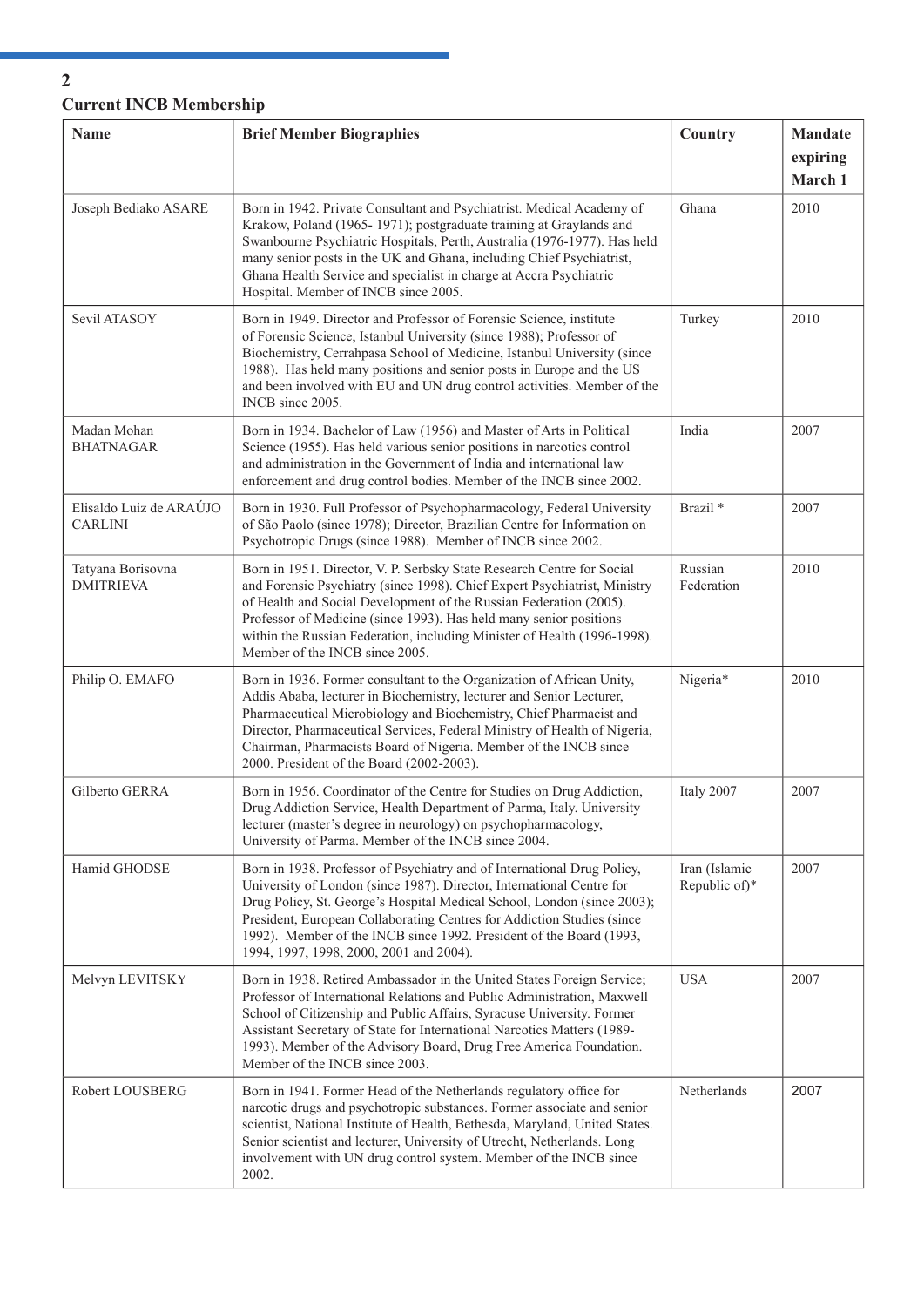| Rainer Wolfgang SCHMID | Born in 1949. Associate Professor, Department of Medical and<br>Chemical Laboratory Diagnostics, University Hospital of Vienna,<br>Medical University of Vienna. Head of the Section on Biomedical and<br>Toxicological Analysis. Member of the INCB since 2002.                                                                                                                                                                                                                            | Austria   | 2007 |
|------------------------|---------------------------------------------------------------------------------------------------------------------------------------------------------------------------------------------------------------------------------------------------------------------------------------------------------------------------------------------------------------------------------------------------------------------------------------------------------------------------------------------|-----------|------|
| Camilo URIBE GRANJA    | Born in 1963. Medical Director, Hospital of San Martín (Meta);<br>toxicologist, Marly and Palermo clinics; General Director, New Clinic<br>Fray Bartolomé de las Casas; consultant, National Drug Council.<br>Numerous university teaching posts in forensics and clinical toxicology<br>and extensive involvement with international toxicology organizations.<br>Member of INCB since 2005.                                                                                               | Colombia  | 2010 |
| <b>Brian WATTERS</b>   | Born in 1935. Chairman, Australian National Council on Drugs (since<br>1998). Arts degree, majoring in medical sociology, University of<br>Newcastle, Australia; trained in addiction counselling at University of<br>Newcastle; qualified psychiatric chaplain. Major in the Salvation Army<br>(1975-2000). President of the Network of Alcohol and Drug Agencies in<br>New South Wales; member of New South Wales' Health Minister's Drug<br>Advisory Council. Member of INCB since 2005. | Australia | 2010 |

\* Elected by ECOSOC from among nominees submitted by WHO.

(For full biographies of INCB Members see http://www.incb.org/incb/en/membership.html)

The Board has a secretariat that assists in the exercise of its treaty related functions. The secretariat is an "administrative entity" of the UN Office on Drugs and Crime (UNODC), "but reports solely to the INCB on matters of substance" (INCB, 2005).

The INCB cooperates with other international bodies concerned with drug control, including not only ECOSOC and its Commission on Narcotic Drugs (CND), the central policy-making body within the UN system for dealing with drug related matters, but also the relevant specialized agencies of the UN. Key among these is the WHO. The Board also cooperates with bodies outside the UN system, especially the International Criminal Police Organization (Interpol) and the Customs Co-operation Council (also known as the World Customs Organization) (INCB, 2005).

## *The dual role of the INCB*

In accordance with the functions laid down in the three UN treaties, the INCB essentially performs a dual role in that it is concerned with both licit and illicit drugs. Thus, with regard to the licit manufacture of, trade in and use of drugs, the INCB endeavours to ensure that adequate supplies of drugs are available for scientific and medical uses and that the diversion of drugs from licit sources to illicit channels does not occur. The Board also monitors Governments' control over chemicals used in the licit manufacture of drugs and advises them on preventing the diversion of those chemicals into the illicit traffic. As regards the illicit manufacture of, trafficking in and use of drugs, the Board "identifies weaknesses in national and international drug control systems and contributes to correcting such situations" (INCB, 2005). It is also responsible for assessing chemicals used in the illicit manufacture of drugs, in order to determine whether they should be placed under international control.

## In order to fulfil these responsibilities, the INCB:

- Administers a system of estimates for narcotic drugs and a voluntary assessment system for psychotropic substances and monitors licit activities involving drugs through a statistical returns system with Governments, with a view to assisting them in achieving, among other things, a balance between supply and demand.
- Monitors and promotes measures taken by Governments to prevent the diversion of substances frequently used in the illicit manufacture of narcotic drugs and psychotropic substances and assesses such substances to see whether there is need for changes in the scope of control of the 1988 Convention.
- Analyses information provided by Governments, United Nations bodies, specialized agencies or other competent international organizations, with a view to ensuring that the provisions of the international drug control treaties are adequately carried out by Governments, and recommends remedial measures.
- Maintains a permanent dialogue with governments to assist them in complying with their obligations under the international drug control treaties and, to that end, recommends, where appropriate, technical or financial assistance to be provided. This dialogue process involves INCB missions to selected countries every year. (See http://www.incb.org/e/index.htm)

## *The Formal Powers of the INCB*

While the INCB is tasked with monitoring national drug policies and assessing their relationship with the treaties, it is important to note that the Board has no police power to enforce the Conventions' provisions (De Ruyver et al, 2002). As will be discussed below, it is generally acknowledged that the INCB often relies on informal pressure in its attempts to encourage what it perceives to be treaty compliance. The effectiveness of this informal influence is to a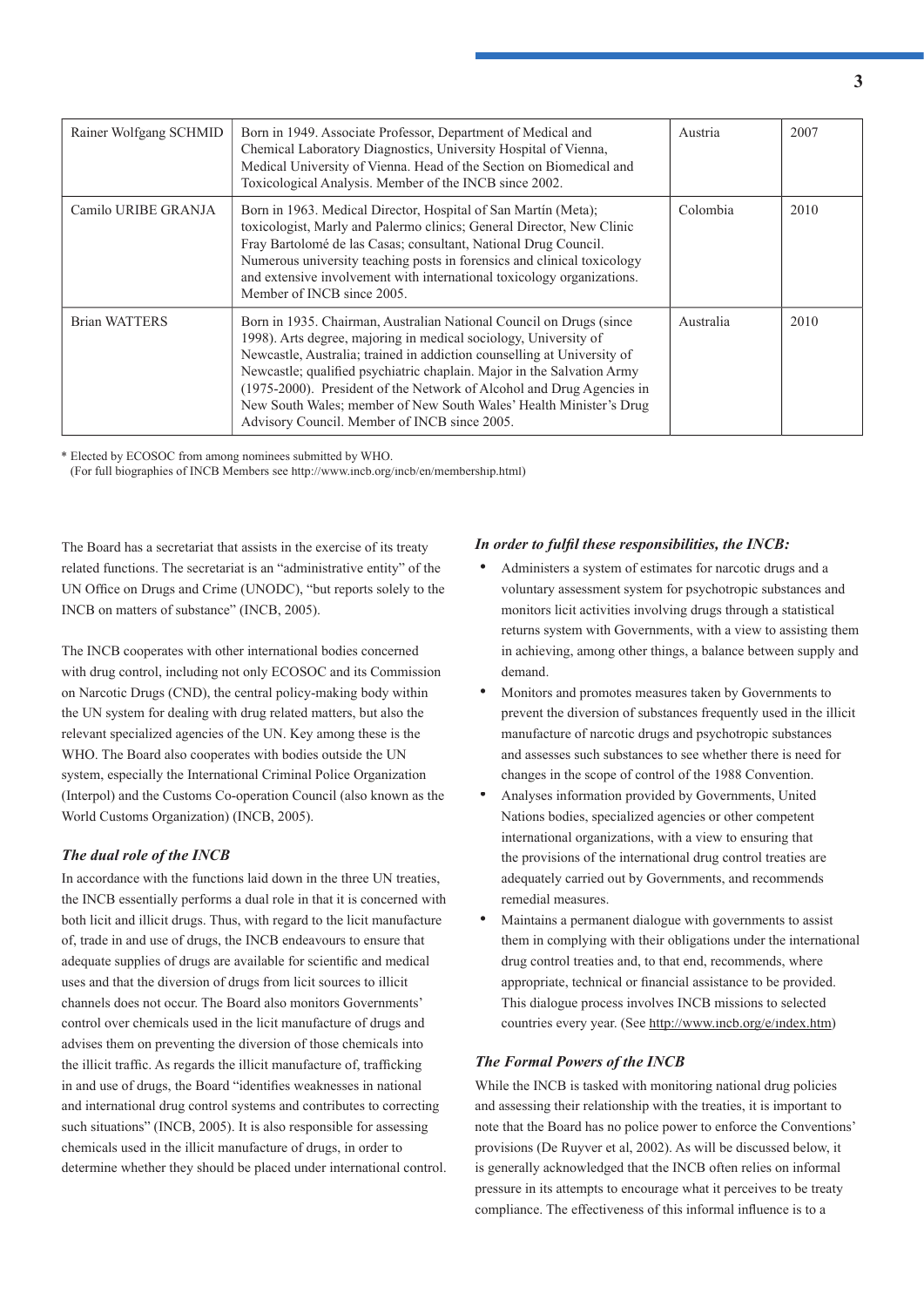certain extent, however, dependent upon the Board's potential to invoke its formal powers. These have their origin in Article 14 of the Single Convention and constitute a range of actions that increase in severity depending upon the responses of national Governments to INCB requests and proposals.

Accordingly, if, under certain conditions, "the Board has objective reasons to believe the aims of this Convention are being seriously endangered by reason of the failure of any Party, country or territory to carry out the provisions of this Convention" the INCB has the legal right to propose confidential consultations with and request explanations from the Government concerned. Furthermore, if "without any failure in implementing the provisions of the Convention, a Party or a country or territory has become, or if there exists evidence of a serious risk that it may become, an important centre of illicit cultivation, production or manufacture of, or traffic in or consumption of drugs, the Board has the right to propose to the Government concerned the opening of consultations." Within this context, the Board may call upon the Government concerned to adopt "remedial measures" or propose that the Government undertake a study of the issue in question with a view to indicating and carrying out necessary remedial measures. If the Board concludes that the Government concerned has given unsatisfactory explanations, failed to adopt necessary remedial measures or that "there is a serious situation that needs co-operative action at the international level with a view to remedying" it may call the matter to the attention of the Parties of the Convention, ECOSOC and its CND. Under Article 14 failure to resolve a problem in any other way could, after considering the reports of the Board and of the CND if available, lead ECOSOC to draw the attention of the UN General Assembly to the matter 3. The consultation process is a serious matter for nation states. For example, the Board is currently in consultations with Afghanistan on the drug control situation in the country having invoked Article 14 of the Single Convention in 2000. This fact is published within the INCB's annual reports and therefore well publicized.

Such "name and shame" procedures are also bolstered by the possibility of a drugs embargo. What can be described as the "nuclear option" exists under both the 1961 Single Convention and the 1971 Convention<sup>4</sup>. Consequently, when highlighting to the Parties, ECOSOC and the CND a perceived failure to carry out obligations under the Conventions, the INCB can recommend to Parties that they "stop the import of drugs, the export of drugs, or both, from or to the country or territory concerned" for a designated period or until it is satisfied with the situation within the country or territory. As implied above, with reference to the 1988 Convention the INCB's powers are greatly reduced and no provision is made for the Board to take steps against what it regards as a defaulting Party. While such sanctions have never been applied, they are a persuasive mechanism for encouraging what the Board considers to be treaty adherence. For example, in the years since the Single Convention was ratified in 1968 the INCB has only threatened action against nations five times. Sanctions were avoided after each country

backed down. According to Herbert Schaepe, Secretary of the INCB between 1991-2004, "Ultimately the issue was solved because the pressure was such that the country did not want to be named at the Economic and Social Council as being in breach of the treaty" (Mann, 1999). While not formally moving to sanction Australia, the INCB also let it be known that the country could ultimately face an international embargo of its opiate exports if it did not reconsider its position on heroin injecting rooms in the late 1990s; a significant consideration bearing in mind the lucrative legal Tasmanian opium crop. The INCB's stance certainly created confusion at the national level, and consequently a delay in the implementation of the intervention. As Neil Boister notes, "Although these powers [regarding sanctions] have never been used, they do represent potentially powerful instruments for enforcing observation of the obligations in the early drug conventions." This is particularly the case since the INCB decision cannot be overturned by a higher body (Boister, 2001). Indeed, it is these powers that give the INCB both a prosecutorial and quasi-judicial role.

The Board clearly then occupies a central place within the international drug control system. It not only has the responsibility to monitor treaty compliance, but also the authority to report perceived infractions to influential bodies within the UN and consequently exert significant pressure upon nation states. In this respect it fulfills a similar role to other bodies connected to the Organization. For example, among its various functions, the International Atomic Energy Agency is the watchdog for international treaties aimed at containing the unauthorized spread or distribution of nuclear weapons or materials (Fasulo, 2004). It has the power to refer perceived violations to the UN Security Council. Given the seriousness of the issue area and the pivotal role played by the INCB within the field of drug control, it is imperative that the body therefore approaches its tasks in a sophisticated and balanced fashion within the framework laid out in the drug control Conventions.

## **INCB ANNUAL REPORTS**

Based on the activities described above, the INCB publishes an annual report. These are passed to ECOSOC through the CND with the Parties to the Conventions permitting unrestricted distribution<sup>5</sup>.

<sup>5</sup> This is in accordance with Article 15 of the Single Convention. The annual report of the Board is supplemented by technical reports on narcotic drugs and psychotropic substances. These give a detailed account of estimates of annual legitimate requirements in each country as well as data on the licit production, manufacture, trade and consumption of these drugs worldwide. The annual report is also supplemented by the report to the CND on the implementation of Article 12 of the 1988 Convention. This contains an analysis of measures Governments have taken against the diversion of precursors and essential chemicals and trends in illicit trafficking in these substances worldwide (http://www.incb.org/incb/en/annual\_report.html)

<sup>&</sup>lt;sup>3</sup> A similar process is outlined in the 1971 Convention on Psychotropic Substances, although this does not include the opportunity to involve the General Assembly.

<sup>4</sup> Article 19 of the 1971 Convention follows the precedent set by the Single Convention, but in line with the focus of the treaty refers to "particular psychotropic substances" rather than "drugs.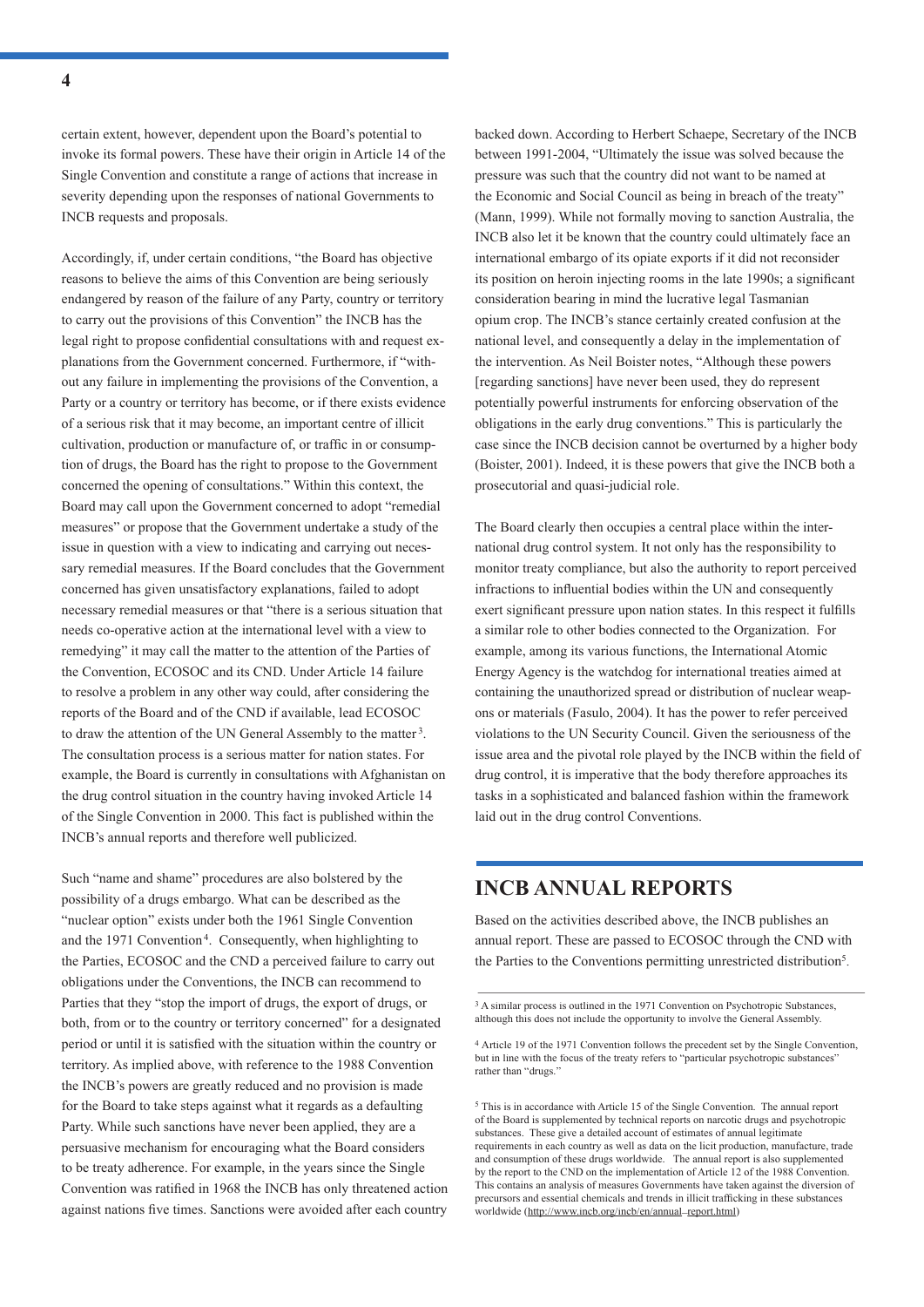Released by the INCB every March, the reports provide the Board's assessment of the global situation during the previous year, incorporating data up to November of that year. This is to ensure that "Governments are aware of existing and potential situations that may endanger the objectives of the international drug control treaties." The reports draw the "attention of Governments to gaps and weaknesses in national control and in treaty compliance and makes suggestions and recommendations for improvements at both national and international levels." (INCB 2005) "As an impartial body" the INCB also tries to identify and predict dangerous trends and suggests necessary measures to be taken." (http://www.incb. org/incb/en/mandate.html)

Since 1992, the first chapter of the annual report has been devoted to a specific drug control issue on which the INCB presents its conclusions and recommendations "in order to contribute to policy-related discussions and decisions in national, regional and international drug control." In the report for 2002, for example, chapter one focused on Illicit Drugs and Economic Development and in 2003 the theme was Drugs Crime and Violence: The Microlevel Impact. Chapter one of the report for 2004 focused upon the interaction between supply and demand, emphasizing the need for a balanced and integrated approach. After the thematic first chapter the reports examine the operation of the international drug control system and provide a detailed continent-by-continent analysis of the world situation.

The reports are among the key documents published within the UN drug control system. In their in-depth analysis of the INCB, the authors of the 1975 *The Gentlemen's Club: International Control of Drugs and Alcohol* noted "The report is one of the media used by the Board to exert moral pressure, and therefore contains many appeals, declarations, and expressions of approval and disapproval, as the case may be" (Bruun, Pan & Rexed, 1975). Thirty-years on this remains unchanged. The reports still do much to set the tone for drug policy debate within the international community. The process of exerting moral pressure is also enhanced by the INCB's place within the UN system. As discussed elsewhere, it can be argued that the image of the UN as a benevolent organization is a crucial factor in the functioning of the international drug control regime. It is true that in recent years the UN has toned down rhetoric associated with drug control and dropped terms like "evil" and "scourge" from its vocabulary (Room, 1999). Nonetheless, the regime continues to exert considerable pressure on nations to conform to the established norms of behaviour through the continuing prominence of language stating that those drugs defined as illicit are a "danger to mankind" and that the UN's ideals consequently transcend the traditional concerns of the international community" (Bewley-Taylor, 2001). The potential reputational implications of open deviation from such norms are often important factors in determining how signatory nations to the UN drug control treaties formulate and apply domestic legislation

(Andreas 1999, Bewley-Taylor 2003). While technically independent, the annual report being separate from any other UN body, the INCB certainly derives a considerable degree of moral authority from its links to the Organization. It possesses a benevolent aura by association. A cursory glance of the press coverage around the release of the annual reports in March every year reinforces this view<sup>6</sup>. Indeed, President of the Board, Professor Hamid Ghodse, noted in 1998, that since the reports receive "…good coverage in the media, the associated publicity helps to bring about or accelerate changes that the Board would like to see in particular countries" (Ghodse, 1998). As such, even without invoking any of the formal "naming and shaming" clauses within Article 14 of the Single Convention, the Board is able to portray individual nations favourably or otherwise.

### *"Impartiality" of the INCB*

It is essential to remember that as the monitoring body for the implementation of the drug control treaties, all INCB output, especially the annual reports, is written or stated within the context of the Board's own interpretation of those treaties. After all, as its Vice-President pointed out in 1971, the Board is not merely a body "for the mechanical recording of statistics; a computer could fulfil that role" (Bruun, Pan & Rexed, 1975). Due to the ambiguities and flexibility that exist within the drug control treaties, the INCB's perspective is by no means universal, however. Thus, although it is seen to be independent, refers to itself as "impartial" and the Single Convention gives it authority to act should, as noted above, it have "*objective reasons* (emphasis added) to believe the aims of this Convention are being seriously endangered," it is difficult for the Board ever to be a truly neutral body. Consequently, as will be shown, disagreements sometimes arise when the INCB makes what are in effect normative judgments on national circumstances visà-vis treaty compliance and recommends remedial measures when it considers them necessary. It is plausible to argue, therefore, that a certain amount of tension between nation states and the Board is inevitable within the UN drug control system. The continuingly rigid interpretive position taken by the Board in recent years, for example, has meant a sometimes strained relationship with some of those nations currently choosing to interpret the Conventions from a less prohibitive perspective than the 13-member body. Conversely, it seems likely that a more experimentalist view of the Conventions from the Board would generate disquiet among countries wishing to see a strong prohibitionist steer from the INCB. Fluctuations in the direction of drug policy within nation states thus combine with the Board's changing stance on the treaties to ensure that universal approval of all the contents and recommendations within the annual reports and other statements is unattainable.

#### *Weaknesses with recent annual reports.*

That said, the operation of the Board within the international drug control system is greatly dependant upon the overall quality of the annual reports. For the system to function as intended, what is ultimately a subjective assessment of treaty compliance needs to be supported by a uniformly accurate description of

<sup>6</sup> For example, "Germany OKs Drug Injection Rooms: Heroin Users can Shoot-Up off the Streets, unless the UN has its way," Salon, March 13, 2000 and Imogen Foulkes, "UN Drugs Body Slams Switzerland," Swissinfo/SRI, March, 4, 2004.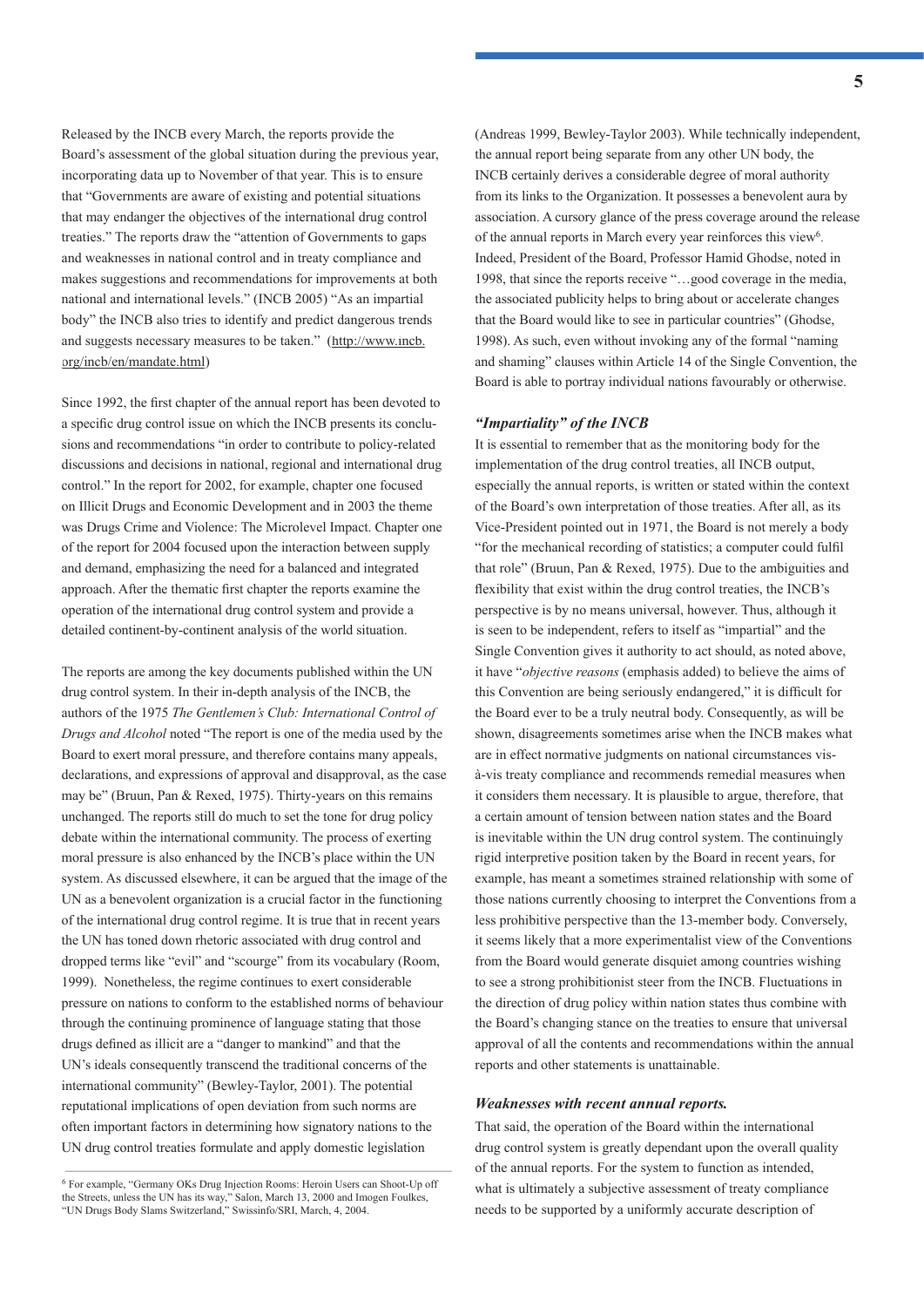the contemporary global situation and a robust explanation for the INCB's interpretation of the Conventions. Examination of recent INCB reports reveals that they do in many ways provide an impressive account of a wide range of complex issues. Although dependant upon the quality of data received from member states, the reports in the main offer an accurate, full, and balanced record of the contemporary world situation as well as providing useful forecasts of future trends and potential problems relating to both illicit and licit drugs. Indeed, the reports reflect the success of the Boards efforts to monitor and assist in the regulation of the market for licit drugs. Structural and substantive content analysis, however, reveal that the undeniable strengths of the reports, especially with regard to managing the licit market, are accompanied by significant weaknesses; notably when the Board addresses the more subjective area of analysis of illicit drug policies. These deficiencies can be seen to cluster around four reoccurring and interconnected themes.

#### *(i) Inconsistent Positions on Policy Debates.*

As a watchdog for the implementation of the Conventions it is important for the Board to maintain a consistent and balanced position on policy debates and how emerging policies sit with the treaty obligations of national governments. In recent years such consistency has proved difficult to identify in relation, for example, to the emergence of what can be called the harm reduction paradigm and the application of specific harm reduction interventions in increasing numbers of states.

It is true that all discussions surrounding the concept of harm reduction are in many ways complicated by the varying interpretations of the term; a situation that certainly impacts the Board's position on the issue. For example, as long ago as 1993 the INCB stated its regard for harm reduction as a "tertiary strategy" for demand reduction purposes (INCB, 1993). In 2000 it went further and expressed regret that harm reduction had "diverted attention (and in some cases funds) of Governments from important demand reduction activities such as primary prevention or abstinence oriented treatment" (INCB 2000). Yet, three years later, in what could be construed as an attempt to appropriate the term, the Board stated, "the ultimate aim of the Conventions is to reduce harm" (INCB, 2003). While this is the case, even beyond dilemmas of definition the INCB's handling of specific harm reduction interventions also remains problematic.

In examining this it is instructive to look at the foreword of the INCB report for 2004. Reflecting increasing awareness of the significance and discussion of the phenomenon at national and international levels, the Board highlights the issue of HIV/AIDS infection among injecting drug "abusers." The President of the Board, Professor Hamid Ghodse, urges governments to address ignorance about HIV/AIDS and modes for its transmission and to find ways to limit the spread of HIV. However, he cautions that government policies "do not perpetuate the vicious circle of injecting drug abuse and HIV/AIDS" and that "Measures to prevent the spread of infectious diseases must not be seen as facilitating or even promoting drug abuse, which is, after all, the root of the problem" (INCB, 2005.) This approach is revealing. An emphasis on governments heightening awareness and ensuring that policies do not perpetuate the link between injection drug use (IDU) and the spread of infectious diseases is a theme repeated at various places within the report itself. Although the report encourages governments to "find ways to limit the spread of HIV," the absence of any explicit reference to widespread practices like needle or syringe exchange in the Foreword, or anywhere in the publication, demonstrates the Board's continuing reluctance to engage directly with not only the principle of harm reduction, but also specific interventions.

Another example concerns substitution treatment. When commenting on the place of harm reduction within the report for 2004, the former President of the International Harm Reduction Association, Alex Wodak M.D., referred to the Board's attitude to this practice as "tepid" (Wodak, personal communication, 2004). Stating his concerns about the report in a letter to Hamid Ghodse, Robert Newman M.D., Professor of Epidemiology and Population Health and Psychiatry at the Albert Einstein College of Medicine, noted, "there is virtually no mention – and absolutely no endorsement! – of opiate agonist treatment." When referring to the situation in some countries of the former Soviet Union reluctant to engage with substitution treatment, Newman observes that the Report refers to the Single Convention and the amending Protocol "citing its 'guidance for the parties to establish…a system of administrative controls and penal sanctions *and in addition the prevention of drug abuse and the treatment of drug abusers* (original emphasis)." "Yet," he continues, "there's not a word of criticism in the INCB Report directed at any of these countries for failing to comply with the Convention's insistence on treatment availability" (Newman, 2005).

To be sure, following a now well-established pattern within its reports and statements, the Board generally only highlights harm reduction interventions when criticising nations for implementing policies that it deems to be contrary to the UN conventions. This is particularly so regarding "rooms for drug injection, consumption and/or inhalation or other facilities where illicit drugs are administered" (INCB 2005). The report for 2004 subsequently saw "member states of the European Union" and, as in previous reports, Australia singled out for particular criticism while "countries with drug control policies as diverse as Denmark and Portugal" were strongly supported in their decisions to opt against the establishment of drug consumption rooms. The Board reiterated, "drug injection rooms are against the central principle embodied in the international drug control treaties, namely that the use of drugs should be limited to medical and scientific purposes only" (INCB, 2005).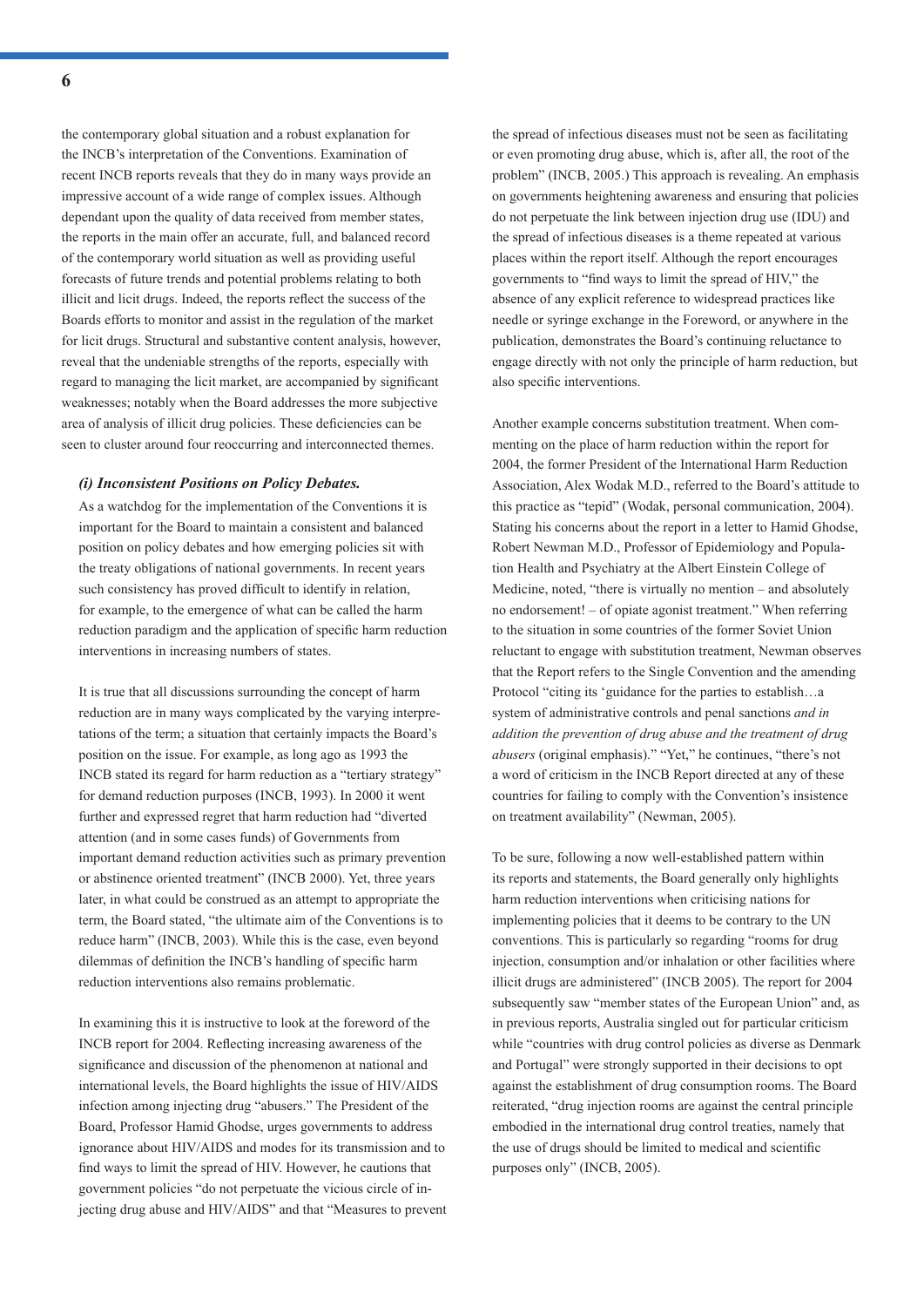While inconsistent and unbalanced, such a view can be understood when viewed in terms of the INCB's own inflexible stance on treaty interpretation. Further difficulties with the Board's position arise, however, when it is assessed in the wider context of the international framework within which it operates. As is now well-documented, significant policy conflict exists on the principle of harm reduction within the UN drug control system (Jelsma & Metaal, 2004, Wolfe & Malinowska-Sempruch, 2004). What has been called the core triangle of the United Nations International Drug Control Programme (UNDCP), the CND and the INCB in the main follow a path that contradicts that pursued by WHO, UNAIDS and the United Nations Development Programme 7. The latter bodies use the harm/risk reduction concept as a matter of course (TNI, 2003a). Such systemic inconsistencies do little, therefore, to legitimate the legal authority held by the INCB when commenting on the policy choices of other actors within the international system: sovereign states. Furthermore, the Board's interpretative position on drug consumption rooms arguably became harder to justify after September 2002 and the emergence of a restricted document prepared by the Legal Affairs Section of the UNDCP. *Flexibility of Treaty Provisions as Regards Harm Reduction Approaches* was the response to a request from the INCB during its 74th session and provides a succinct overview of the issue. In so doing, it holds that most harm reduction measures, including "Substitution and Maintenance Treatment", "Needle or Syringe Exchange" and "Drug-injection rooms," can be regarded as legally acceptable8. The document also noted that the existence of new threats like the "growing rates of intravenous HIV transmission of serious illnesses" require that "governments come up with new strategies to cope." "It could even be argued" it continues "that the drug control treaties, as they stand, have been rendered out of synch with reality, since at the time they came into force they could not have possibly foreseen these new threats." "The Board," it concluded "has a broad enough mandate under the Conventions to review these [national and local harm reduction policies] and their implementation, and in cases in which *irrefutable* (emphasis added) breaches to the Conventions are found, to act on its findings and seek out a remedy for the problem" (INCB, 2002a). Thus, when read alongside the opinion of the UNDCP Legal Affairs Section, the Board's position on drug injection rooms, as stated in recent annual reports, appears hard to justify.

#### *(ii) Selective use of the available evidence base*

From a methodological perspective, it is difficult for a document of the interdisciplinary scope of an INCB report to incorporate a truly comprehensive range of references to relevant published

research. Yet, mindful of the INCB's influential role within the UN drug control system, it seems reasonable that assertions made

by the Board should be supported by not only appropriate legal positions but also relevant research findings. From time to time, however, key statements lack corroborating evidence.

In the report for 2003, for example, "The Board calls on Governments that intend to include 'harm reduction' measures in their demand reduction strategies to carefully analyse the overall impact of such measures…" The Board notes that these "may sometimes be positive for an individual or for a local community while having far-reaching negative consequences at the national and international levels. (INCB 2003). Similarly, the Foreword of the report notes "some so-called 'harm reduction' approaches are not what they seem to be in that they cause more harm than they purport to reduce" (INCB, 2003). Cognizant of the contentious place of harm reduction within the UN drug control system, it is unfortunate that these statements, including clauses on both the positive effects and negative consequences of harm reduction measures, are not accompanied by references to the latest research on the issue.

Other sections of the report for 2003 are arguably even more problematic with regard to the presentation and assessment of some harm reduction measures. The report shines a critical light on those countries it regards to be in violation of the Conventions because of the existence of drug consumption rooms within their borders. Germany is singled out for particular criticism, with the Board noting that "according to the data collected by the Government, there is little evidence that drug injection rooms actually serve to ensure that the drug dependent persons undergo treatment and that their existence contributes to a reduction in drug-related deaths" (INCB, 2003, p. 78). While this may be the case in this instance, it is misleading to present findings from the German data in a way that suggests universality. Indeed, a study on drug consumption rooms by the European Monitoring Centre for Drugs and Drug Addiction (EMCDDA) released around the same time as the INCB report assesses the intervention in very different terms. *The European Report on Drug Consumption Rooms* concludes among other things that:

*They reach a population of long-term problem drug users with various health and social problems. They provide a hygienic environment for drug use and, for regular attenders at least, decrease exposure to risks of infectious diseases. They contribute to a reduction in levels of risk-taking among their clients and increase access for*  specific 'hard-to reach' target populations of drug users *to health, welfare and drug treatment services. They provide immediate emergency help in case of overdose, and can make a contribution to the reduction of overdose deaths at community level. (EMCDDA, 2004)*

<sup>7</sup> It has also been noted that confusion concerning abstinence based approaches, needle exchange programmes and substitution treatment exists within the INCB report for 2003 (Hallam, 2004)

<sup>8</sup> The exception being "drug quality control," i.e. pill testing. This is seen to be more problematic with reference to the spirit of the Conventions.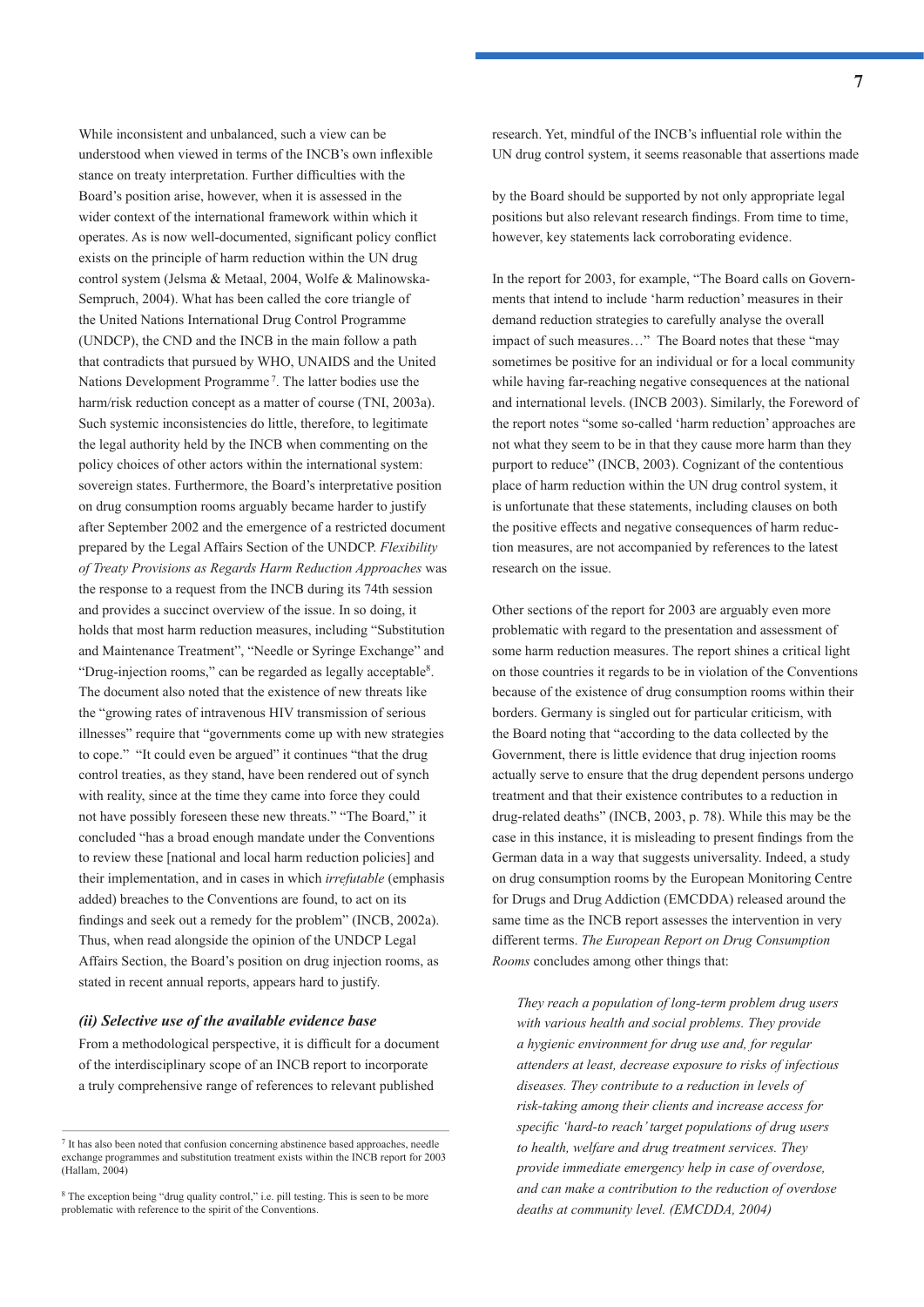It is significant to note that the conclusions of the 2004 EMCDDA report echoed and expand upon much of the evidence cited in the organization's 2002 annual report (EMCDDA, 2002). Similarly, selective use of the available evidence base can be seen in relation to the Board's position on what it considers to be another controversial issue; the policy of the Government of the Netherlands on cannabis. For example, in recent reports the Board has boldly stated that the "separation of markets" is a "failed policy" (INCB, 1995) and criticized a German regional government for "claiming incorrectly that the experience of the coffee-shop policy in the Netherlands had been positive" (INCB, 1996). While of course permitted to hold a critical view of the liberal drug policies in the Netherlands, it is again unfortunate that in these instances, the Board chooses not to engage with available research in order to justify its position. These examples are not unique.

An examination of its position on the so-called Swiss heroin trials of the late-1990s provides a useful insight into what is arguably a fundamental problem with the Board's use of the evidence base in the construction of its reports. Over a number of years INCB reports have understandably commented upon Swiss experiments with heroin prescription. The tense relationship between this practice and the prohibitive ethos of the Conventions has ensured that, while implicitly acknowledging its legality within international law, the Board has consistently adopted a cautious position towards it. For example, the report for 1999 highlighted problems with the Swiss studies of the trials (INCB 1999). This is a point also explored by a number of drug policy analysts. For instance, in *Drug War Heresies*, Robert MacCoun and Peter Reuter provide an overview of studies undertaken at the time and discuss the problems of evaluating any possible benefits of the practice due to poor trial design (MacCoun  $\&$ Reuter, 2001). However, in assessing the international reaction to the Swiss heroin trials in general, MacCoun and Reuter accurately summarize the INCB's attitude. They note, "Rather than enthusiasm about the promising findings of the trials, the undoubted weaknesses of the evaluation were seized on for accusations of irresponsibility. *There was no recognition that current policies, in particular the tough enforcement of prohibition, have a much thinner research base supporting them* (emphasis added)" (MacCoun & Reuter, 2001).

Indeed, as a reading of recent reports reveals, while the INCB consistently requests scientific justification from governments pursuing strategies that deviate from prohibition oriented policies (for example on the medical use of cannabis in Canada and the Netherlands, INCB, 2005), it seldom acknowledges the existence of research that may question the effectiveness of policies dominated by law enforcement. The Board admits that criminal justice strategies need to be integrated with other programmes aimed at reducing demand. Yet, it does not reflect reality by acknowledging potential weaknesses with the approach. Furthermore, in much the same way that the annual reports

sometimes ignore evidence on policies like drug consumption rooms, they employ an asymmetric use of the evidence base with regard to law enforcement<sup>9</sup>. For instance, statements in the report for 2004 that "Interdiction efforts are most effective if they focus on disrupting illicit drug markets and source of supply" sit somewhat uncomfortably with available evidence concerning the effectiveness of interdiction and supply-side policies (For example, Boyum and Reuter, 2005).

#### *(iii) Selective Focus of Subject Matter*

The Board describes its annual report as a "comprehensive survey of the drug control situation in various parts of the world" (http:// www.incb.org/incb/en/mandate.html). As noted earlier, their reports are in the main wide-ranging and balanced. As one would expect, the changing state of the global environment means that some issues, like the situation in Afghanistan in 2004, receive relatively more space than others. It can be argued, however, that problems sometimes arise due to the manner in which the INCB chooses to emphasize, or indeed avoid, certain issues. This is particularly so concerning the issue of dispute.

In the foreword to the 2002 annual report, the then President of the Board, Dr. Philip O. Emafo, launches what has been called "a strong attack" (TNI, 2003b) against groups "that advocate legalization or decriminalization of drug offences" and "favour a crusade focusing only on 'harm minimization'or 'harm reduction.'" Dr. Emafo claims that supporters of such policies "pursue their goals through aggressive, well-funded campaigns and with missionary zeal" (INCB, 2003). This is a point discussed by some of the groups to which Dr. Emafo is presumably referring. The Drugs and Democracy Programme of the Amsterdam based NGO, the Transnational Institute (TNI), legitimately asks, who are these harm reduction "crusaders"? The effectiveness of harm reduction strategies like drug consumption rooms is, as discussed above, not only recognized at European Union level on the basis of studies undertaken by the EMCDDA, but also by some agencies of the UN itself (TNI, 2003b.) The theme of dissent within the INCB reports is also discussed by the UK based drugs charity, Release. When contextualizing the statements within the 2003 report, Release refers back to chapter one of the report for 1997, "Preventing Drug Abuse in an environment of illicit drug promotion," It concludes that "the Board took a dim view of those proposing heterodox types of response towards unauthorized drug use" (Hallam, 2004). To be sure, Professor Ghodse admitted that the Board "blasted" what it perceived as "a growing 'culture-of drug friendliness"in the report for 1997 (Ghodse, 1998). This attitude led an ex-UN drug control official to believe that members of the INCB were "imagining themselves as Delphic social commentators" (White, personal communication, May 2002).

<sup>9</sup> It is also interesting to note that the report for 2002 saw the INCB cite controversial research on ecstasy and urge governments to use it in their "drug abuse prevention activities." (INCB, 2002)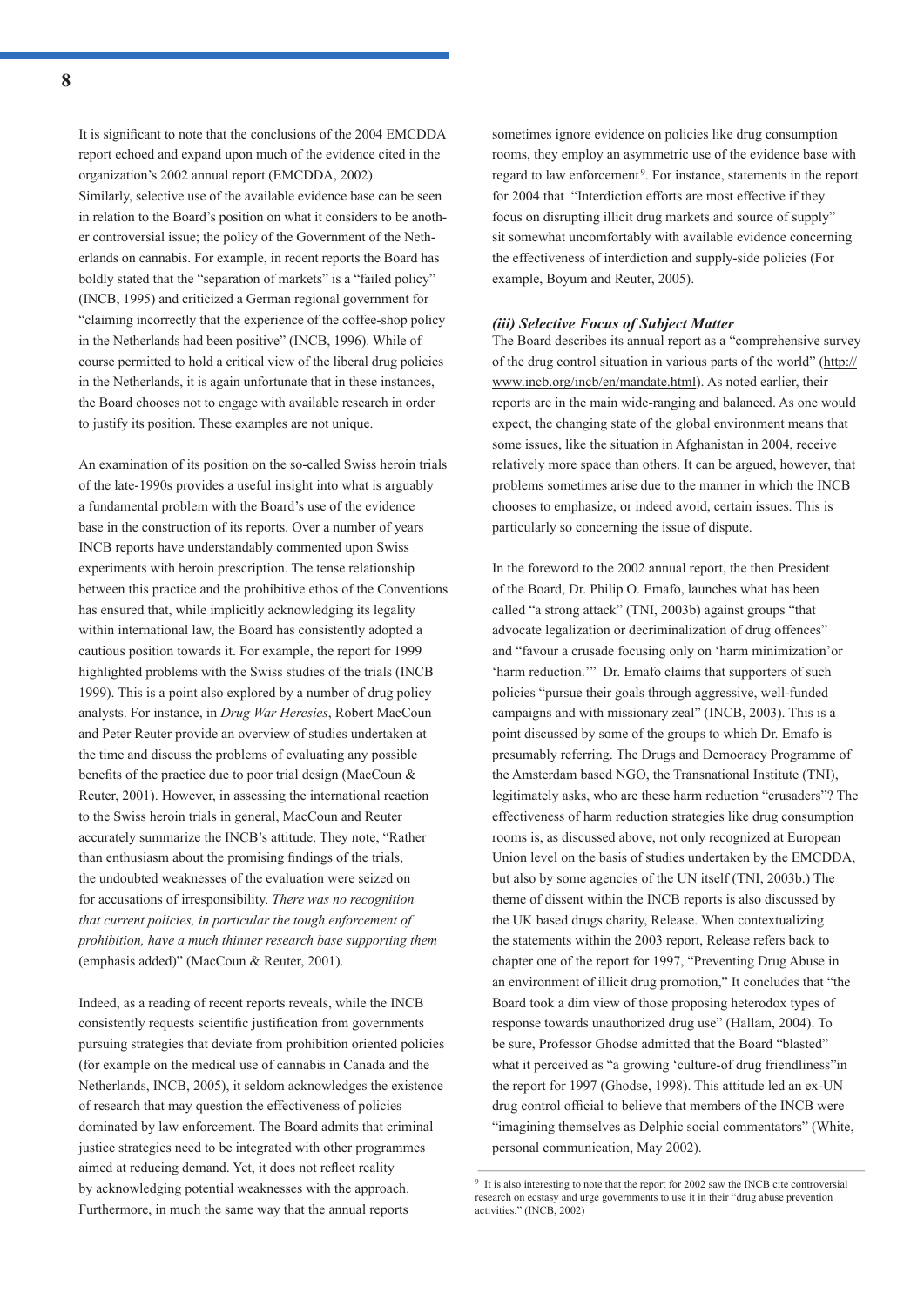In these and other cases, it could be argued that the Board was merely fulfilling its mandate in describing the global situation. However, a lack of clarity and the use of deliberately emotive language where criticism of the treaty system is concerned arguably do little to support the Board's claims of impartiality. This is particularly the case when the issue in question is given prominence within the foreword of a report. Indeed, such structural unevenness of the reports is compounded by the manner in which the INCB portrays examples of support for the extant control system. In the foreword for the report for 2003, for example, Dr. Emafo states "The support that the international drug control treaties enjoy among members of civil society became evident in April 2003, when more than 1.3 million signatures of *ordinary citizens* (emphasis added) from 60 countries were presented to the Executive Director of the United Nations Office on Drugs and Crime and the Chairperson of the Commission on Narcotic Drugs" (INCB, 2003). While there is little dispute concerning the figures cited, it is interesting to note the use of neutral language and the failure to mention, in a similarly matter-of–fact tone, campaigns that question some aspects of the Conventions. In much the same way, the report for 2003 notes, "In April 2003, the European Parliament rejected a report that contained a proposal to amend the international drug control treaties. Instead, the European Parliament called for the full implementation of the treaties and reaffirmed the central role of preventing drug abuse (INCB, 2003, paragraph 520). At no point does the Board indicate that the proposal was only narrowly defeated.

It is also perhaps instructive to compare such an approach with the way the reports deal with policies that are controversial and widely criticised, but do not challenge the prohibitive culture of the Conventions. For example, despite international concern regarding what appeared to some to be officially sanctioned violence and killings (Human Rights Watch, 2004), the so-called Thai "war on drugs" received little critical attention within the report for 2003. The INCB noted that "…while the Government states that the campaign was successful in curbing the drug problem, its unintended side effects have been widely criticized. The Board has requested the Government to be informed of the results of the campaign, which, it is hoped, would be sustainable (INCB 2003). Following an INCB mission to Thailand in May 2004, the report for that year noted that it "appreciates" the efforts of the Thai authorities to investigate killings "and trusts that the Government will continue to provide information regarding the progress of those investigations" (INCB, 2005). Considering the intensity of criticisms leveled at nation states for their operation of heroin maintenance programmes (MacCoun & Reuter, 2001) or drug consumption rooms and liberal cannabis policies the INCB's position on the Thai situation seems surprisingly indifferent. It may be possible to contend that in restraining its remarks the Board was respecting Thai national sovereignty. This explanation is problematic, however, when viewed in the context

of the Board's comments on other issues that arguably encroach into the internal affairs of sovereign states; something that will be discussed in more detail below. A similar state of affairs exists with regard to the increasingly controversial policy of aerial spraying in Latin America. The Board mentions the practice as part of its annual narrative on the region, but never sees fit to call attention to possible negative side effects or "collateral damage." For example, recent research suggests the fumigation strategy in Colombia is not merely ineffective, but also counterproductive in terms of human rights. The policy has destroyed the livelihoods of thousands of peasant farmers who lack viable economic alternatives to producing illicit crops, endangering their health and the environment (Ramírez Lemus, Stanton and Walsh, 2005).

In concluding on this point, it is perhaps poignant to refer to comments on the 1971 INCB report. It has been said that its language revealed "a certain insularity; a failure to see things in their proper proportions. One's own area of concern is seen as the all-important one, claiming more attention than can reasonably be assigned. Its seriousness is played up in terms which go beyond the immediate circumstances in a way which is likely to distort judgment." (Bruun, Pan and Rexed, 1975). These comments can be applied to the Board's current tendency to selectively focus only on those 'weaknesses in the global drug control system' that arise from more tolerant policies.

## *(iv) Exceeding mandate*

That the Board operates within the terms of the mandate given to it in the Conventions is important to its role as a monitor of national compliance with those Conventions. Comment beyond its mandate can undermine legitimate observations and recommendations and has the potential to bring the INCB into conflict with core values of the UN.

 It was noted earlier that in its report for 2004 the Board commended Denmark in its decision not to establish drug injection rooms. It has been suggested that this policy option was chosen after INCB criticism of the proposal (Mann, 1999, Wolfe & Malinowska-Sempruch, 2004). Since drug injection rooms are not in irrefutable breach of the Conventions, it is reasonable to argue that in influencing domestic policy on this issue the Board exceeded its mandate in relation to respect for national sovereignty (Bewley-Taylor, 2005). Indeed, as the TNI's 2003 report, *The Erratic Crusade of the INCB*, points out, "While the Board stresses the limitations the Conventions impose on states on the one hand, it ignores the limitations in the Conventions as regards interference with sovereignty and autonomy of member states in constructing national drug policy" (TNI 2003b). The TNI report lucidly examines the Board's position on the issue of personal consumption and possession of controlled drugs and its relationship to national sovereignty. It is argued, "The INCB in its annual reports deliberately confuses the issues of possession and use and lectures governments that decriminalize use and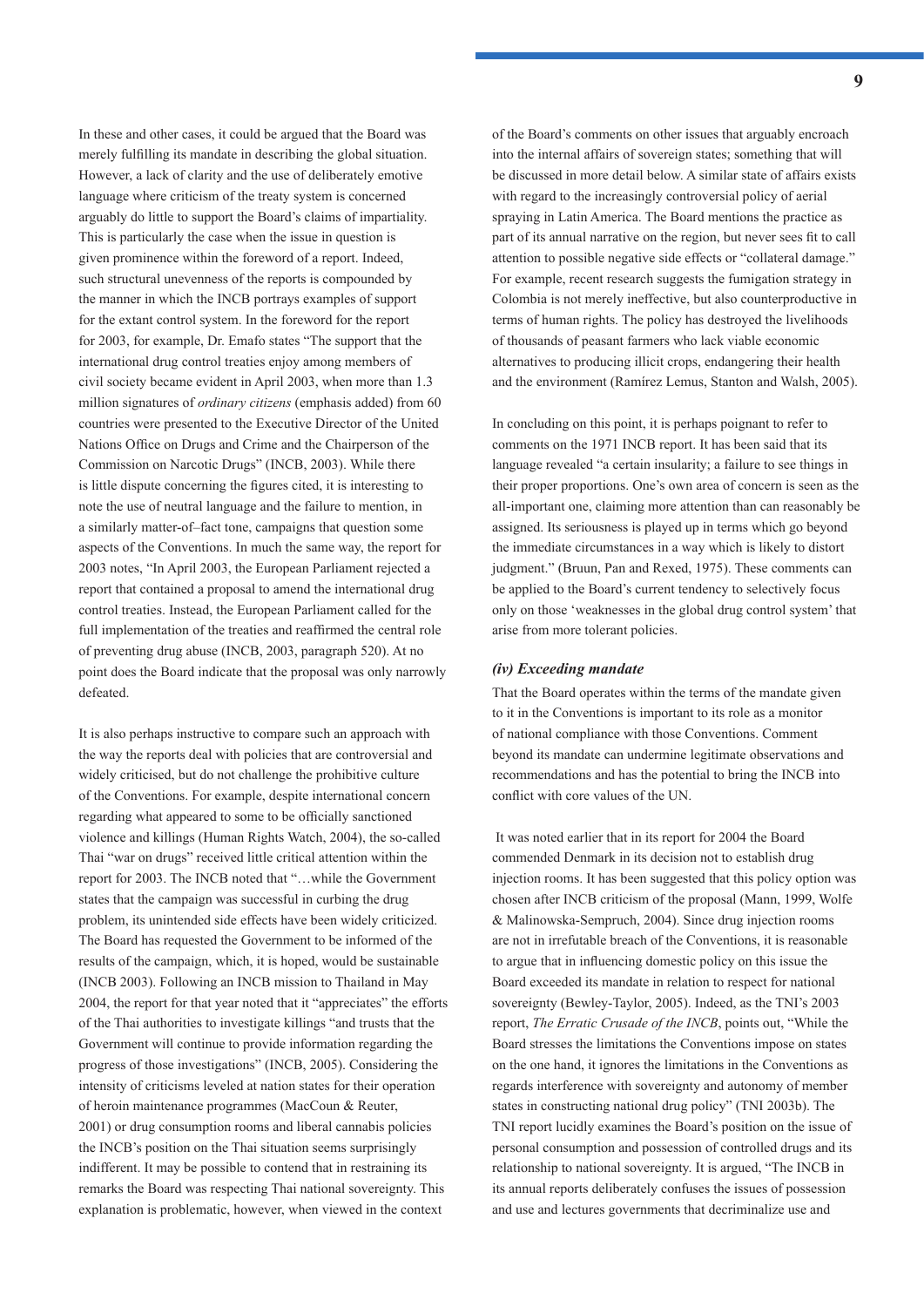possession for use within their legal system repeatedly each year." The authors continue,

*"The Board is misinterpreting the Conventions and oversteps its mandate when it tries to influence or control the internal policies of governments as regards the use of controlled drugs, particularly when a government takes a different view from the Board, or individual Board members, in matters of public health policy, crime prevention, clinical practice or reduction of demand for illicit drugs. The Board frequently condemns the policies of sovereign states in these areas, even when it is unqualified to comment" (TNI, 2003b. Also see Fazey, 2002).* 

Another instance of the Board exceeding its mandate within its annual report involves the medical use of cannabis. In its report for 2003, the Board notes that the Conventions leave the definition of the term "medical and scientific purposes" up to the parties (INCB, 2003) Yet, as noted above, despite its own selective use of the evidence base, in the same report INCB places the onus on governments "not to allow its medical use unless conclusive results of research are available indicating its medical usefulness" (INCB, 2003). As the TNI point out, "It is not up to the Board to decide whether scientific results are 'conclusive' nor whether cannabis has medical usefulness. It is neither within their mandate nor their competence." To take a position on the term "medical and scientific purposes," as used in the Conventions, "is to take a political stand" (Fazey, 2002 & TNI, 2003b).

# **THE BOARD AS THE GUARDIAN OF THE CONVENTIONS?**

The weaknesses discussed here certainly do little for the integrity of the INCB's annual reports. This is unfortunate because the deficiencies detract from the many strengths contained within the documents. More significantly, however, since the INCB reports are said to provide a "valuable insight into the values and beliefs which underlie the Board's approach to the problem with which it deals," (Bruun, Pan & Rexed, 1975) it is reasonable to suggest that the deficiencies within recent reports are indicative of shortcomings in the operation of the Board itself.

As long ago as the early 1970s, it was noted that the INCB was becoming more willing to "take stands on matters of policy." *The authors of The Gentlemen's Club* observed that the Board's 1972 report was "a good example of the recent readiness to venture opinions on the circumstances and social consequences of drug use" (Bruun, Pan & Rexed, 1975).

Nonetheless, the evidence examined here indicates that in recent years the Board has gone beyond simply venturing opinions. On some issues, particularly some aspects of harm reduction, the

INCB can be seen to have overstepped its role. That recent annual reports are for the most part comprehensive and accurate strongly suggests that on occasions the Board is deliberately distorting reality in order to legitimize its own interpretation of the treaties. When assessed in tandem with inappropriate moves within the reports to encourage sovereign states to adhere to these interpretations, a strong case can be made that the INCB is currently often acting as a guardian and not a watchdog of the Conventions 10. As a watchdog of the treaties the Board should be the monitor of the world drug situation and highlight any existing and emerging tensions between national drug policy and the Conventions. The INCB should not be acting as a guardian by using its annual reports to actively defend the extant condition of the Conventions through an inconsistent, skewed or incomplete portrayal of reality nor via the inappropriate politicization of its role. That the Board sometimes acts as a guardian not a watchdog can also be seen in the tone and content of other INCB documents and statements on national policy developments. Indeed, criticism of the UK Government's 2003 decision to reclassify cannabis arguably went beyond acceptable comment. As Under Secretary of State Bob Ainsworth noted in a letter to the Secretary of the INCB, the Board used alarmist language, omitted any reference to scientific evidence on which the decision to classify was based and presented the decision in a misleading way to the media (Ainsworth, 2003, Travis 2003).

Research suggests that since its creation the INCB's willingness to engage in policy debates has fluctuated over time (Interview Bayer, October 2005). Indeed, under the Presidency of Sir Harry Greenfield  $(1968-1973)^{11}$  the INCB's stance has been described as "the judicious pursuit of 'quiet diplomacy'" (McAllister, 2000). It appears that the Board's crucial shift from monitor to custodian has taken place over the course of the last ten years or so. It is perhaps no coincidence that this is a period when the original vision behind the Conventions has increasingly been questioned. In support of this assertion, we need to look back to the thematic chapter of the report for 1994, "Overview: Evaluation of the Effectiveness of the International Drug Control Treaties." This contains a subsection titled "Possible future adjustments in the international drug control treaties." As the subtitle suggests, while no substantial amendments were discussed, the Board noting that this was the case "at this stage," the INCB was at this time willing to consider alterations to the treaty system. It is true that most points of discussion focused on strengthening the prohibitive framework of the Conventions. However, the Board did recommend that conflict between the provisions of the Single Convention and "the views and legislation of countries where the use of the coca leaf is legal should be solved." It stated, "There is a need to undertake a scientific review to assess

<sup>&</sup>lt;sup>10</sup> Use of this terminology is based upon the observations of Neil Boister who has argued that the CND, the UNDCP and the INCB have the collective role of implementing the international drug control system. "They are not considered as guardians but as monitors." (Boister, 2001)

<sup>&</sup>lt;sup>11</sup> Greenfield was the President of the Permanent Central Opium Board, the INCB's predecessor body, from 1953. The quote above thus refers to the period 1953 to 1973.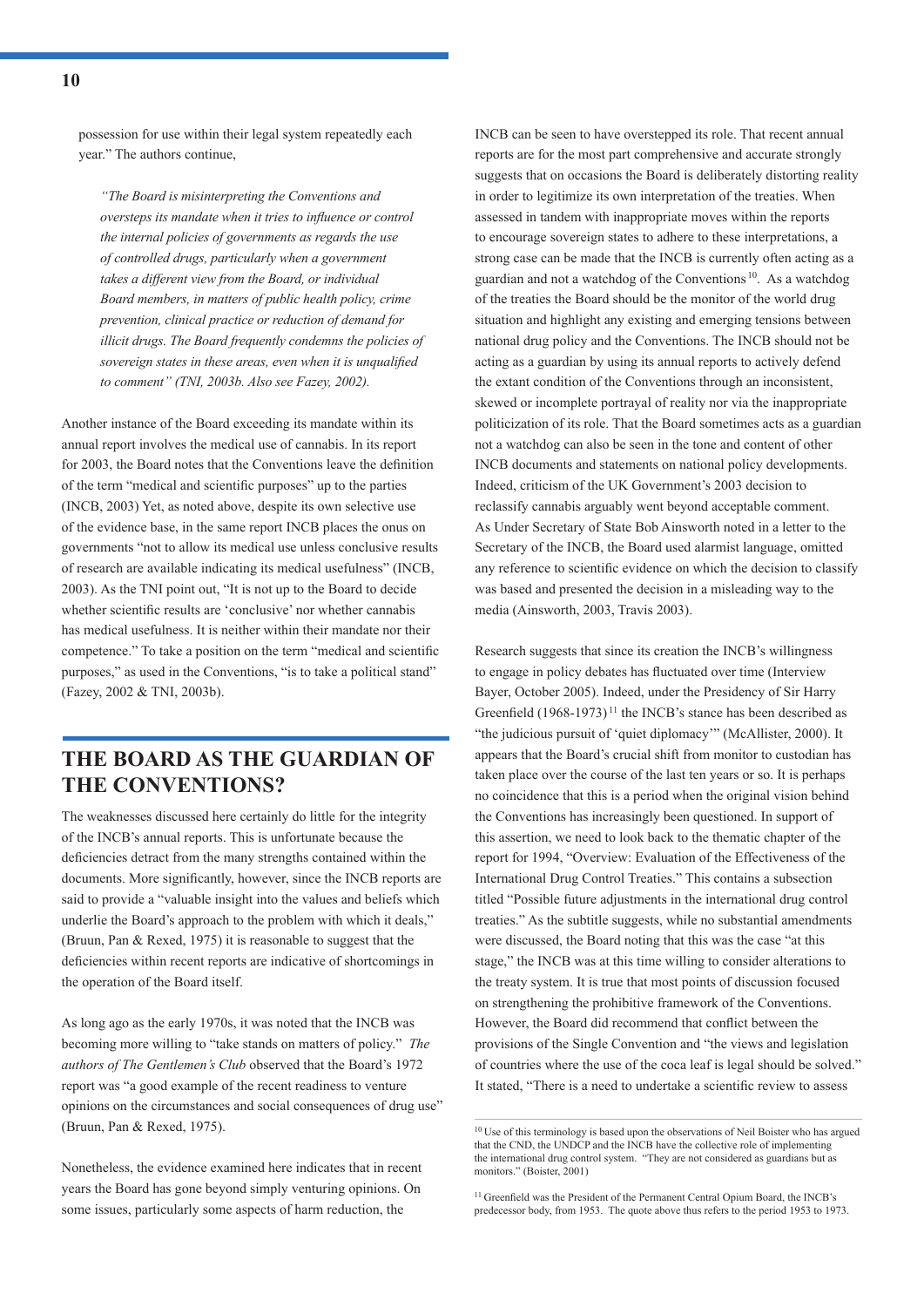the coca-chewing habit and the drinking of coca tea" (INCB, 1994). Yet, in its role as a monitor of the treaties, the INCB does not push for the prohibition of coca consumption. The Board's willingness to assess significant ambiguities and where necessary suggest alterations to the Conventions is also apparent within a supplement to the INCB report for 1994. Again there is discussion, here in more depth, of the areas "where clarifications are needed," including "a need to clarify ambiguities" concerning the coca leaf. (INCB, 1994a, also see Bayer, 2004).

Yet, only three years later, the INCB report contained emotive language regarding crusaders with "missionary zeal;" a defensive tone that has arguably characterized the Board's critical attitude towards any perceived deviation from its interpretation of the letter or spirit of the Conventions. This was very much in contrast to the open-minded views on possible revisions to the international drug control system expressed in the UNDCP's 1997 *World Drug Report*. While that report did not take into account the political dimensions of initiating changes to treaties (see Bewley-Taylor 2003a), it noted, "Laws – even the international Conventions – are not written in stone; they can be changed when the democratic will of nations so wishes it" (UNDCP, 1997). Additionally, as discussed above, by 2002 the UNDCP's Legal Affairs Division was suggesting that the treaties might be "out of synch with reality." All of which leads to a significant question. Why has the INCB been so inflexible in the face of increasingly problematic tensions between some aspects of the Conventions and the reality of national drug policy in many parts of the world?

## *Possible Explanations for the INCB's transition from watchdog to guardian*

The sensitive nature of the Board's work, particularly in relation to helping to regulate the licit drugs market, makes a certain level of secrecy necessary and expected. Unfortunately, as noted elsewhere, this secrecy and the closed nature of the meetings does make analysis of its operation difficult (Bruun Pan and Rexed, 1975). For example, records of the Board's meetings or communications with national governments are not open to public scrutiny. Nonetheless, even with a paucity of evidence, it is possible to suggest a number of interrelated factors that might help explain why the Board currently often sees itself as a custodian rather than a monitor of the drug control treaties. These include the strength of particular personalities within the 13-member body, the influence of prohibition oriented states via individual members (and despite the requirement for members to serve in their personal capacities), the age composition of the body and some form of "Groupthink" which affects the decision making process of the Board. While any, or more likely a combination, of these factors could play a causal role, it seems likely that the key variable is actually the INCB's relationship with the CND.

 It has been argued that over the years member states within the CND have failed to address contentious issues of policy, preferring in the main non-confrontational annual meetings (Interviews with

Bayer, October 2005 and White, January, 2006). For example, it is only recently that the issue of harm reduction has become a major point of discussion for the delegates at the CND sessions in Vienna. The result of this lack of guidance from the CND can be interpreted in a number of ways. It could be said that the Board has effectively been put into the position where it is forced to defend the Conventions since nation states themselves have made no effort to address longstanding or emerging inconsistencies and tensions. Not underestimating the political complexities inherent within the functioning of the Commission, had CND clarified the extent of the flexibility within the Conventions, defined harm reduction or even moved to expand policy space at the national level, the INCB would arguably be in a better position to simply monitor treaty compliance. From this perspective then, the INCB is passively caught between the action of governments at the national level, and the inaction of those same governments at the international forum of the CND. Alternatively, as some have argued, rather than stepping into the void left by the CND, the INCB may have deliberately been seeking to expand its influence within the UN drug control system. For example, it has been noted, "Clearly over the years, the Board has tried to expand its role beyond that strictly laid down in the Conventions, even to the extent of usurping the role of the Commission on Narcotic Drugs." The INCB has deliberately and systematically "talked up its role over many years, beyond any authority is has ever been given" (Fazey, 2002). It has even been said that in meetings during the 1990s, members of the Board sometimes referred to themselves as guardians of the Conventions (Telephone Interview, Professor Cindy Fazey, January 2006). This behaviour is far removed from the early years of the Board. Then, when presenting the report to the annual meetings of the CND, the INCB President Paul Reuter would always conclude, "Gentlemen, you are the judges" (Interview, Bayer, October 2005). It is plausible to suggest that the true nature of the relationship between these key bodies is a combination of both hypotheses.

## **CONCLUSION**

However one chooses to explain the INCB's current viewpoint, the expansion of the Board's powers to that of a guardian of the Conventions can be seen to be potentially damaging at a number of levels.

**i)** Since it does much to set the tone of policy discussion within the international environment and influence policy debates within nation states, it can be argued that the INCB is hindering the expansion of what is, within the terms of the Conventions, legitimate policy experimentation. This remains the case even though the growing evidence base suggests the effectiveness of a range of government approaches not foreseen at the time the Conventions were drafted.

**ii)** In preferring to resolutely defend the extant Conventions in their entirety rather than highlighting areas of tension as a watch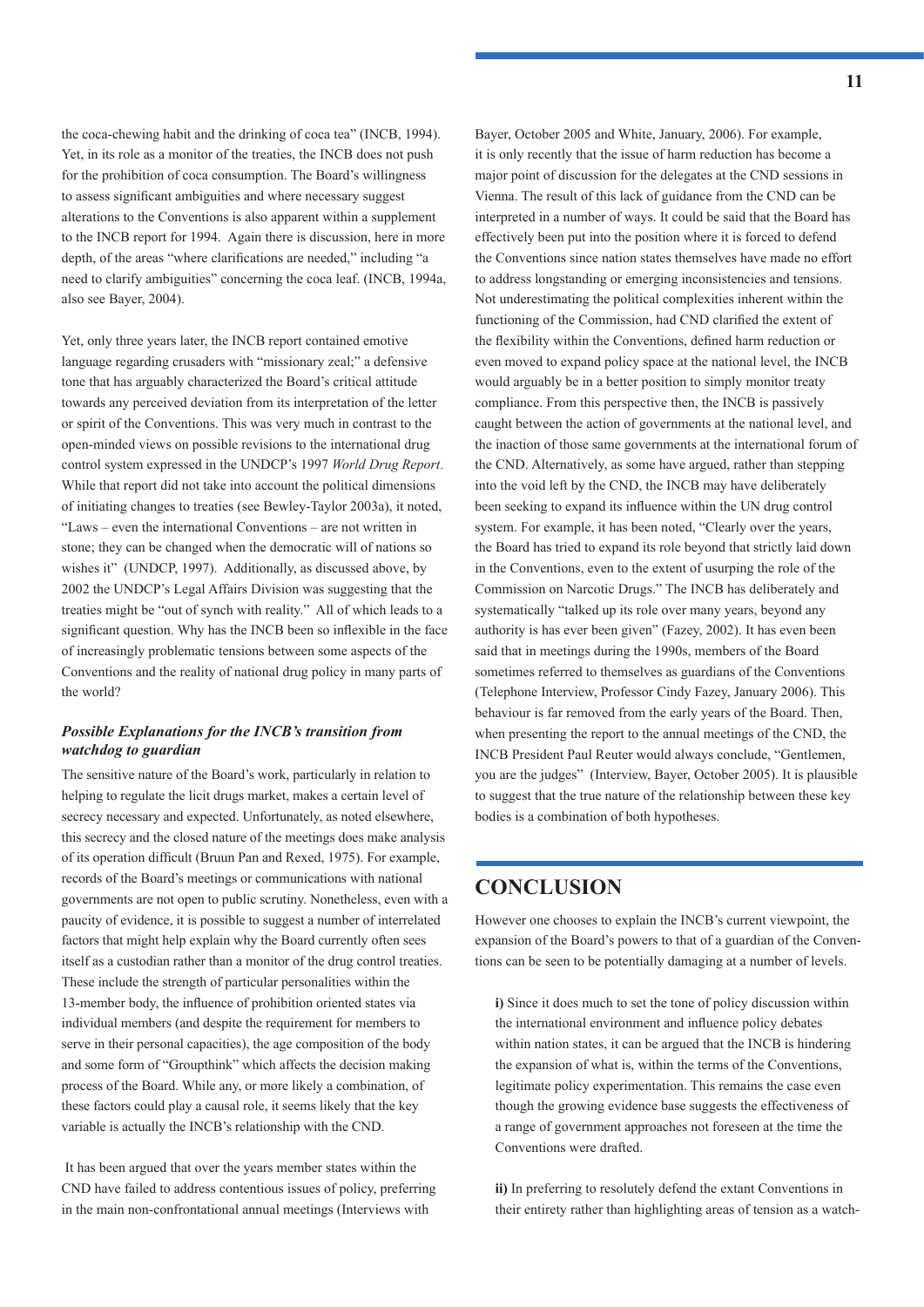dog, the Board is stifling the evolution of the drug control treaties and thus threatening their relevance within the contemporary world. In so doing it is also arguably generating further tensions between those nations wishing to utilize the flexibility within the Conventions, parts of the UN drug control system and the Conventions themselves.

**iii)** The Board's defence of all aspects of the Conventions as it perceives them actually does much to undermine its own important role within the UN drug control system. There is a danger that the opinions of the Board will appear irrelevant if it continues to venture into policy debates and maintains its position as a rigid custodian of the treaties since the treaties themselves seem increasingly discordant with reality. Such a potential loss of credibility is closely related to the rise of illicit drugs as an issue of concern for increasing numbers of governments and the commensurate shift of the INCB as a relatively obscure "UN body" to one with a good media profile which can impact the shape of national drug policies.This situation is likely to be compounded as some of the Board's pronouncements are assessed and contested in an increasingly sophisticated and well-informed manner by both national governments and sections of Civil Society. This would be unfortunate due to the important role that the INCB plays, especially with regard to monitoring licit drugs and identifying emerging patterns of illicit drug use. Paradoxically then, in filling the vacuum left by the CND the Board is arguably undermining its own credentials by defending what appears to some to be the indefensible.

# **BIBLIOGRAPHY**

- Ainsworth, Bob, (2003) Letter to Herbert Schaepe, 22 March. Retrieved from http:// www.drugscope.org.uk/news\_item.asp?a=1&intID=981 20 July 2004.
- Andreas, P., (1999). "When Policies Collide: Market Reform, Market Prohibition, and the Narcotization of the Mexican Economy," in H. R. Friman and P. Andreas (Eds), *The Illicit Global Economy and State Power*, Rowman and Littlefield Publishers. Inc.
- Bayer, István (2004) "State of the International Drug Control System," Unpublished article.
- Bewley-Taylor, David R, (2001), *The United States and International Drug Control, 1909-1997*, Continuum.
- Bewley-Taylor, David R, (2003), "The American Crusade: The Internationalization of Drug Prohibition," *Addiction Research and Theory*, Volume 11, No. 2. Bewley-Taylor, David R. (2003a), "Challenging the UN drug control conventions:
- problems and possibilities," *International Journal of Drug Policy*, 14 (2). Bewley-Taylor, David R, (2005), "Emerging Policy Contradictions between the United
- Nations drug control system and the core vales of the United Nations," *International Journal of Drug Policy*, 16.
- Boister, Neil, (2001), *Penal Aspects of the UN Drug Conventions*, Kluwer Law International.
- Boyum, David & Peter Reuter, (2005), *An Analytic Assessment of US Drug Policy*, The AEI Press.
- Bruun, Kettil, Lynn Pan & Ingemar Rexed, (1975), *The Gentlemen's Club: International Control of Drugs and Alcohol*, University of Chicago. De Ruyver, Brice et al, (2002), *Multidisciplinary drug policies and the UN drug treaties*,
- Institute for International Reseach On Criminal Policy, Ghent University, European Monitoring Centre for Drugs and Drug Addiction, (EMCDDA), (2002), Annual Report on the state of the drugs problem in the European Union and
- Norway, http://ar2002.emcdda.eu.int/en/home-en.html European Monitoring Centre for Drugs and Drug Addiction, (EMCDDA), (2004), European Report on Drug Consumption Rooms. http://www.emcdda.eu.int/ multimedia/project\_reports/responses/consumption\_rooms\_report.pdf
- Fasulo, Linda, (2004). *An Insiders Guide to the UN*, New Haven and London, Yale University Press.
- Fazey, Cindy, (2002), "The INCB and the Wizard of Oz," Unpublished Paper.

Ghodse, Hamid. (1998) "Making it Possible for governments to do what they say," *UN Chronicle*, Summer.

- Hallam, Christopher, (2004) Release review of INCB Annual Report for 2003 http://
- www.release.org.uk/news/International\_Narcotics\_Control\_Board\_040316.pdf Human Rights Watch, 2004, *Thailand – Not Enough Graves: The War on Drugs, HIV/ AIDS, and violations of human rights*, HRW, June, Vol. 16, No. 8 (c)
- INCB, (1993), *Report of the International Narcotics Control Board for 1993*. http:// www.incb.org/incb/en/annual\_report.html
- INCB, (1994), *Report of the International Narcotics Control Board for 1994*. http:// www.incb.org/incb/en/annual\_report.html
- INCB, (1994a), "Effectiveness of the international drug control treaties, Supplement to the Report of the International Narcotics Control Board for 1994," E/INCB/1994/1/ Supp.1; United Nations Publication, Sales No.: E.95.XI.5, ISBN 92-1-148095-7.
- INCB, (1995), *Report of the International Narcotics Control Board for 1995*. http:// www.incb.org/incb/en/annual\_report.html
- INCB, (1996), *Report of the International Narcotics Control Board for 1996* . http:// www.incb.org/incb/en/annual\_report.html
- INCB, (1999), *Report of the International Narcotics Control Board for 1999*. http:// www.incb.org/incb/en/annual\_report.html
- INCB, (2000), *Report of the International Narcotics Control Board for 2000*. http:// www.incb.org/incb/en/annual\_report.html
- INCB, (2002), *Report of the International Narcotics Control Board for 2002*. http:// www.incb.org/incb/en/annual\_report.html
- International Narcotics Control Board, (2002a), "Flexibility of treaty provisions as regards harm reduction approaches," Nations International Narcotics Control Board. Prepared by the Legal Affairs section, UNDCP, 30 September. E/INCB/2002/W.13/SS.5.
- INCB, (2003), *Report of the International Narcotics Control Board for 2003*. http:// www.incb.org/incb/en/annual\_report.html
- INCB, (2005), *Report of the International Narcotics Control Board for 2004*. http:// www.incb.org/incb/en/annual\_report.html
- Jelsma, Martin and Pien Metaal, (2004) *Cracks in the Vienna Consensus: The UN Drug*  **Control Debate**, Drug War Monitor, Washington Office on Latin America.
- MacCoun, Robert J. and Peter Reuter, (2001) *Drug War Heresies: Learning from Other Vices, Times and Places*, Cambridge University Press.
- Mann, Simon, (1999) "UN Drugs Agency Threatens Ban on \$160 million Poppy Trade, *Sydney Morning Herald*, December 18.
- McAllister, William. B., (2000), *Drug Diplomacy in the Twentieth Century: An International History*, Routledge.
- Newman, R (2005) Letter to Dr Hamid Ghodse, President , INCB. http://www. opiateaddictionrx.info/drghodse.pdf
- Ramírez Lemus, María Clemencia, Kimberly Stanton & John Walsh, (2005) "Colombia: A Vicious Circle of Drugs and War" in Coletta A. Youngers & Eileen Rosin (Eds), *Drugs and Democracy in Latin America: The Impact of US Policy*, Lynne Rienner.
- Room, Robin, (1999) "The Rhetoric of International Drug Control," *Substance Use and Misuse*, 34 (12), pp. 1687-1707.
- Transnational Institute (TNI), (2003a), Looking Forward: Recommendations for 2003-2007" in *Change of Course: An Agenda for Vienna*, Drugs and Democracy Programme, Drugs and Conflict Debate Papers, No. 6.
- Transnational Institute (TNI), (2003b), The Erratic Crusade of the INCB, Drug Policy Briefing, No. 4.
- Travis, Alan (2003), High Stakes, *The Guardian*, April 16, Retrieved from http://society. guardian.co.uk/societyguardian/story/0,7843,937205,00.html April 17, 2003.
- United Nations. The Single Convention on Narcotic Drugs, as amended by the 1972 Protocol amending the Single Convention on Narcotic Drugs, 1961. http://www. incb.org/e/conv/1961/articles.htm
- United Nations. The Convention on Psychotropic Substances, Vienna, 1971. http://www. incb.org/e/conv/1971/artciles.htm
- United Nations International Drug Control Programme, (1997), *World Drug Report*, Oxford University Press.
- Wolfe, Daniel and Kasia Malinowska-Sempruch, (2004), *Illicit Drug Policies and the Global HIV Epidemic: Effects of UN and National Government Approaches, International Harm Reduction Development*, Open Society Institute, New York.

# **SOURCES OF INTERVIEWS AND PERSONAL COMMUNICATION**

- Bayer, Professor István. Representative of the Government of Hungary in the CND 1976-1988, drafter of chapter 3 of INCB annual report 1992, 1993, 1994, 1995, 1996, 1997 and chapter 1 1998. Interview, Budapest, November, 2005.
- Fazey, Cindy. Professor of International Drug Control Policy, University of Liverpool, UK. Head of Demand Reduction, UNDCP 1990-1996, Inter-Regional Advisor on Demand Reduction, 1996-1998.
- White, Tony. Head of Supply Reduction and Law Enforcement, UNDCP, 1997-2000. Interview, London February 2006.
- Wodak, Alex, MD, Director, Alcohol and Drug Service, St. Vincent's Hospital, Darlinghurst, NSW, Australia. President, International Harm Reduction Association (IHRA), 1996-2004.